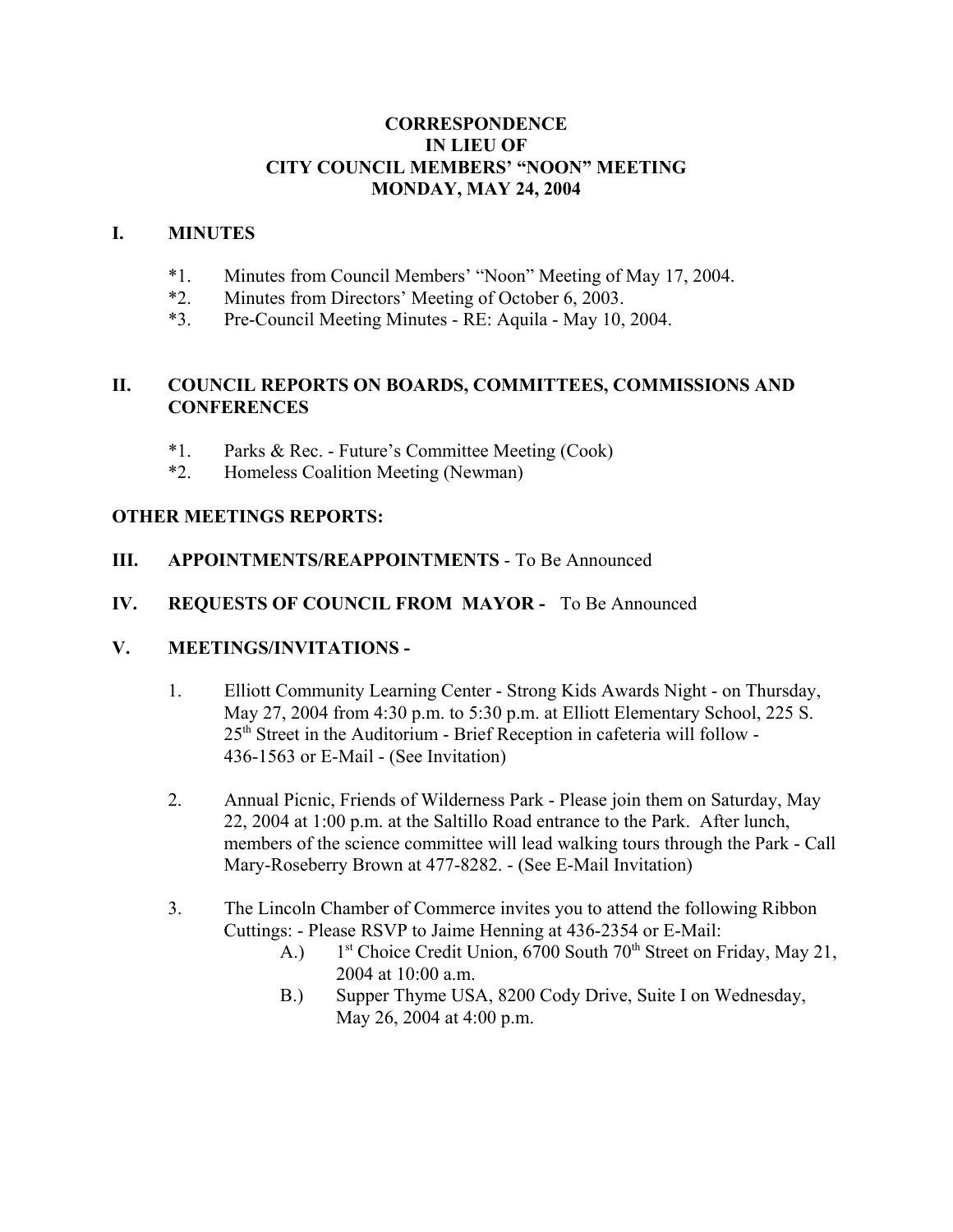- 4. E-Mail Invitation from Sheila E. Kadoi, Education and Outreach Center Director, YWCA of Lincoln - "Celebrate Each Child" at Stand for Children Event at Lincoln Children's Museum - on Saturday, May 22, 2004 from 10:00 a.m. to Noon - on the Lincoln Children's Museum's outdoor plaza, 1420 "P" Street - (See Invitation)
- 5. Neighborhoods, Inc. Annual Awards Luncheon and NeighborWorks Week Celebration - on Friday, June 4, 2004 - Doors open at 11:30 p.m. - Luncheon & Awards Ceremony at Noon - \$20.00 per person (sales tax included) - at The Cornhusker Hotel Ballroom - RSVP by May  $25<sup>th</sup>$  - (See Invitation)
- 6. Neighborhoods, Inc. celebrate the completion of our  $15<sup>th</sup>$  High School House! on Thursday, May 27, 2004 from 4:00 p.m. to 6:00 p.m. - Recognition of Student Builders at  $5:00$  p.m. - at 869 S.  $45<sup>th</sup>$  Street - (See Invitation)
- 7. The Friends of the Center for Great Plains Studies and the Downtown Lincoln Association invite you to attend the Celebration of the Permanent Placement of No Turning Back - A Sculpture by Veryl Goodnight - on Tuesday, June 1, 2004 at Great Plains Art Collection, University of Nebraska-Lincoln, 1155 "Q" Street, Corner of  $12<sup>th</sup>$  & O Streets - Ice Cream Social at 5:30 p.m. - Ceremony at 6:00 p.m. - 472-6220. - (See Invitation)
- 8. Transcrypt International celebration grand opening of new location on Tuesday, June 1, 2004 - Open House from 3:00 p.m. to 6:30 p.m. - Ribbon Cutting Ceremony at  $4:00$  p.m. - at 3900 NW  $12<sup>th</sup>$  Street - RSVP by E-Mail - (See Invitation)
- 9. Open House The Board of Commissioners of the Lincoln Housing Authority to celebrate the construction of 100 Irving Street built by students from Lincoln Northeast High School, a joint venture of the Lincoln Housing Authority & LPS on Wednesday, June 2, 2004 from 4:00 p.m. to 6:00 p.m. - (See Invitation)
- 10. Nolan Consulting Services, Inc. Central Financial Services Invites you to join them on Saturday, August 7, 2004 from 6:30 p.m. to 8:30 p.m. at the Folsom Children's Zoo & Botanical Gardens for the 3rd Annual "Evening at the Zoo" - Admission is free (and includes other) - RSVP to Ruthann at 423-4022 - (See Letter of Invitation)
- 11. You & guest invited to the  $54<sup>th</sup>$  Annual Spring Party on Thursday, June 10, 2004 - At The Isles Reception Hall, 6232 Havelock Avenue (north side) - Social hour at 5:30 p.m. - Buffet Dinner at 6:30 p.m. - RSVP to Karen at 475-8360 by June  $7<sup>th</sup>$ . - (See Invitation)